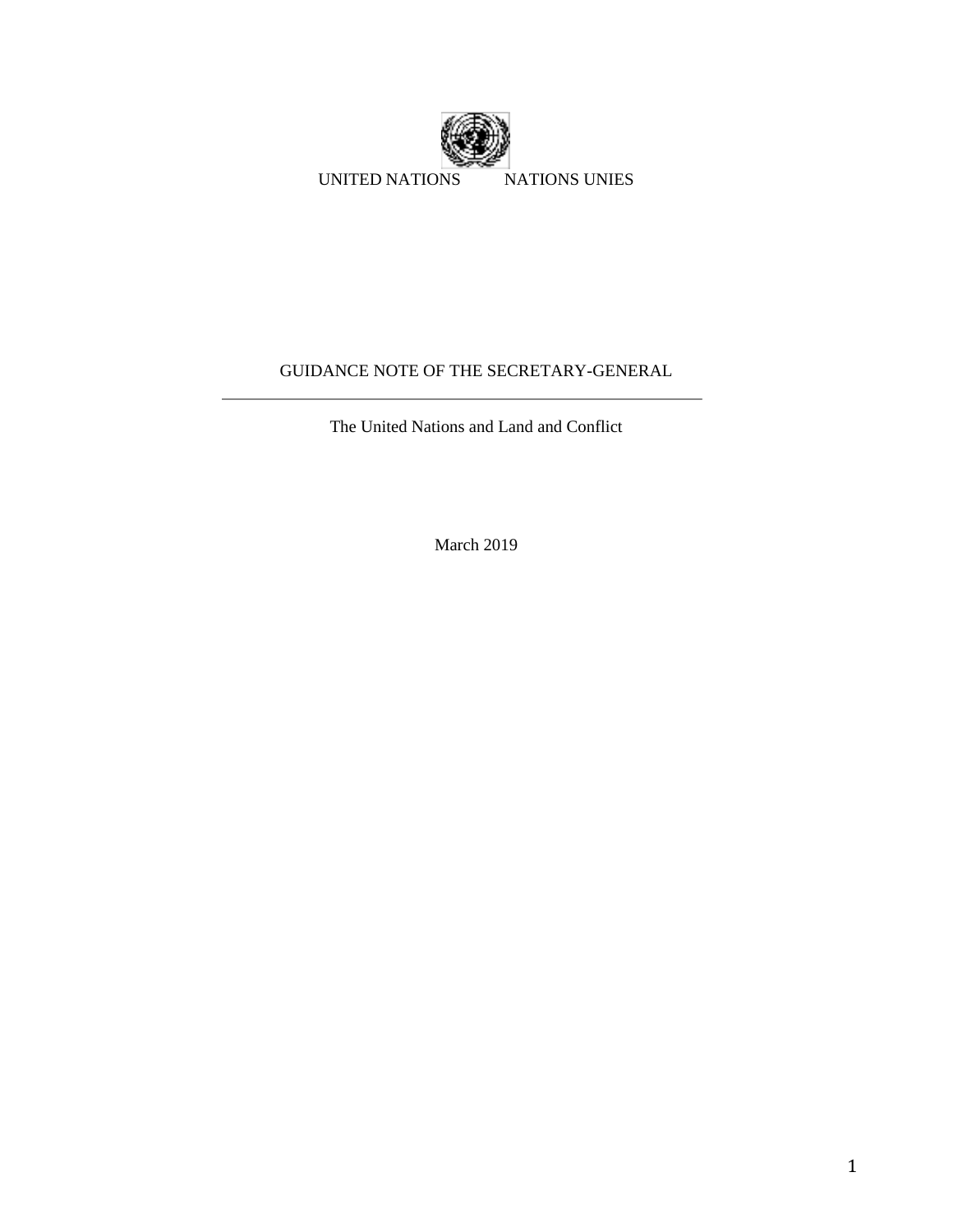

#### **UNITED NATIONS NATIONS UNIES**

#### **GUIDANCE NOTE OF THE SECRETARY-GENERAL**

#### **The United Nations and Land and Conflict**

#### **SUMMARY**

Over the coming decades, competition and conflict over land is likely to intensify with the growing pressures of climate change, population growth, increased food insecurity, migration and urbanization. Due to growing evidence of the link between land, armed conflict, and human rights abuses, the United Nations (UN) system needs to be more responsive to the emerging needs of Member States and populations.

This Note has been developed to help the UN system be more fit for purpose on land and conflict issues, and is based on relevant international norms and standards, the 2030 Agenda for Sustainable Development, and the experiences of the UN system.<sup>1</sup> The principles and framework for UN engagement are designed to achieve a sustained and strategic common approach across the peace and security, human rights and development pillars, and tailored to inform, in particular, UN system programming and advocacy interventions.

The UN Framework for Action in this Note helps to identify potential entry points to integrate land in conflict analyses, planning and assessment processes, supports engagement of UN leadership and outlines key activities to consider in areas of UN work - such as support to peace agreements and mediation, human rights, gender equality, rule of law and governance. This Note provides guidance on partnership and the use of practical tools for analysis, coordination and programming.

This Note consists of an introductory section and three parts. Section (A) presents guiding principles for UN engagement related to land and conflict; Section (B) presents a framework for action by the Organization across the three pillars; and Section (C) describes UN system arrangements.

<sup>&</sup>lt;sup>1</sup>This Note follows a collaborative UN inter-agency assessment of the UN system-wide engagement on land and conflict and is based on its findings and recommendations - UN-Habitat (2016) Land and Conflict: Towards UN System-Wide Engagement at Scale (Phase 1: Scoping and Status Study) - Executive Summary, Key Findings and Recommendations.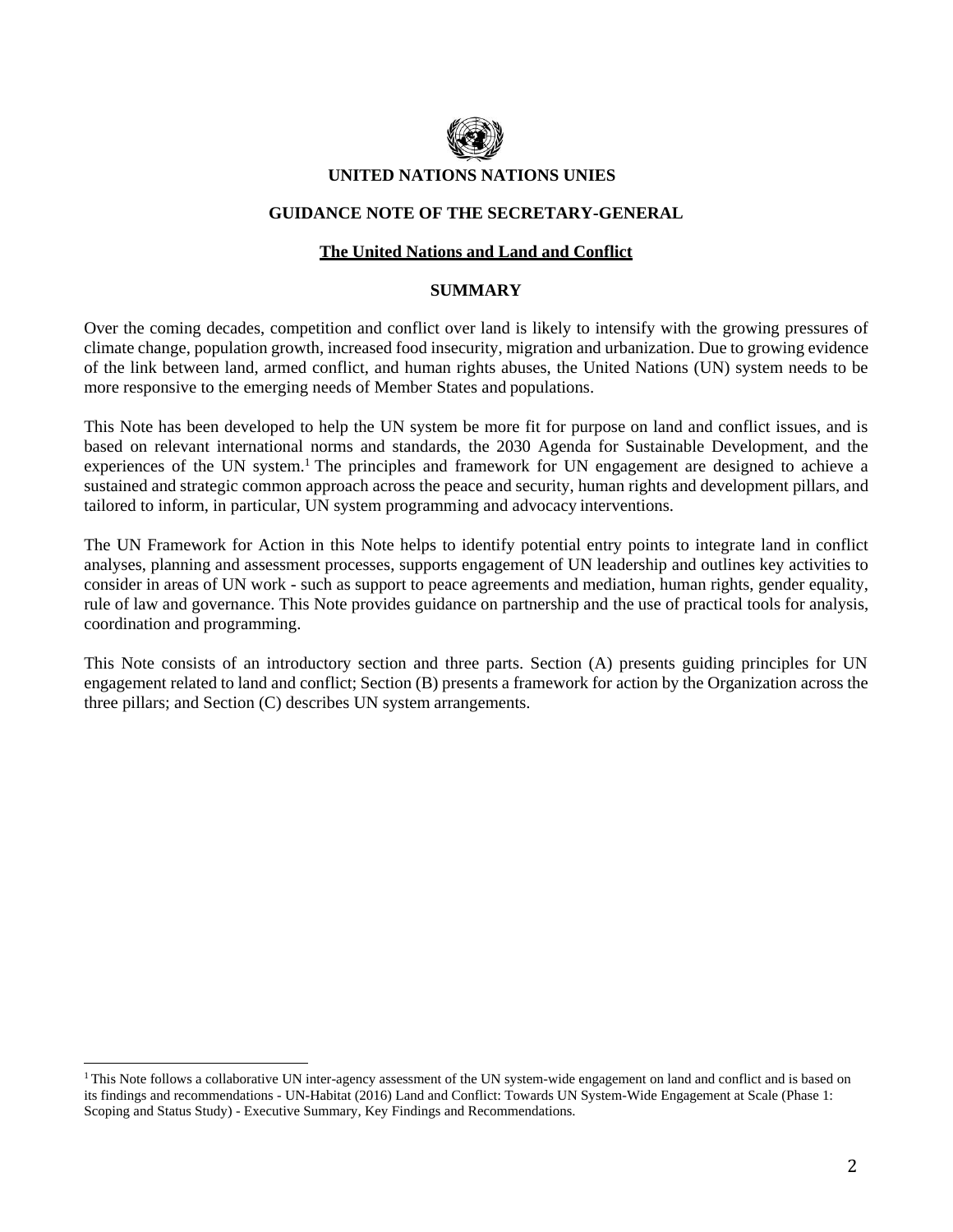#### **A. GUIDING PRINCIPLES**

- 1. Assistance is based on international norms and standards related to land and conflict
- 2. Ensure coherence across the three pillars for land interventions
- 3. Interventions should be strategic, incremental and timely
- 4. Prioritize national ownership and recognize that land is a sovereign issue
- 5. Support human rights-based and gender-sensitive approaches
- 6. Support effective coordination and partnerships between the UN, non-UN Organizations and national actors

### **B. FRAMEWORK FOR UN ACTION**

- 1. Ensure land is an integral part of conflict analysis
- 2. Ensure consistent engagement of Senior UN Leadership on land and conflict
- 3. Incorporate land into the Organization's key assessment and planning processes
- 4. Integrate land within relevant UN institutional mechanisms, joint programmes and financing instruments
- 5. Integrate land-conflict related issues in country level interventions
- 6. Enhance system-wide capacity to address the land-conflict nexus
- 7. Expand partnerships with non-UN entities and actors
- 8. Develop and use practical tools that address the land-conflict nexus

### **C. UN SYSTEM ARRANGEMENTS**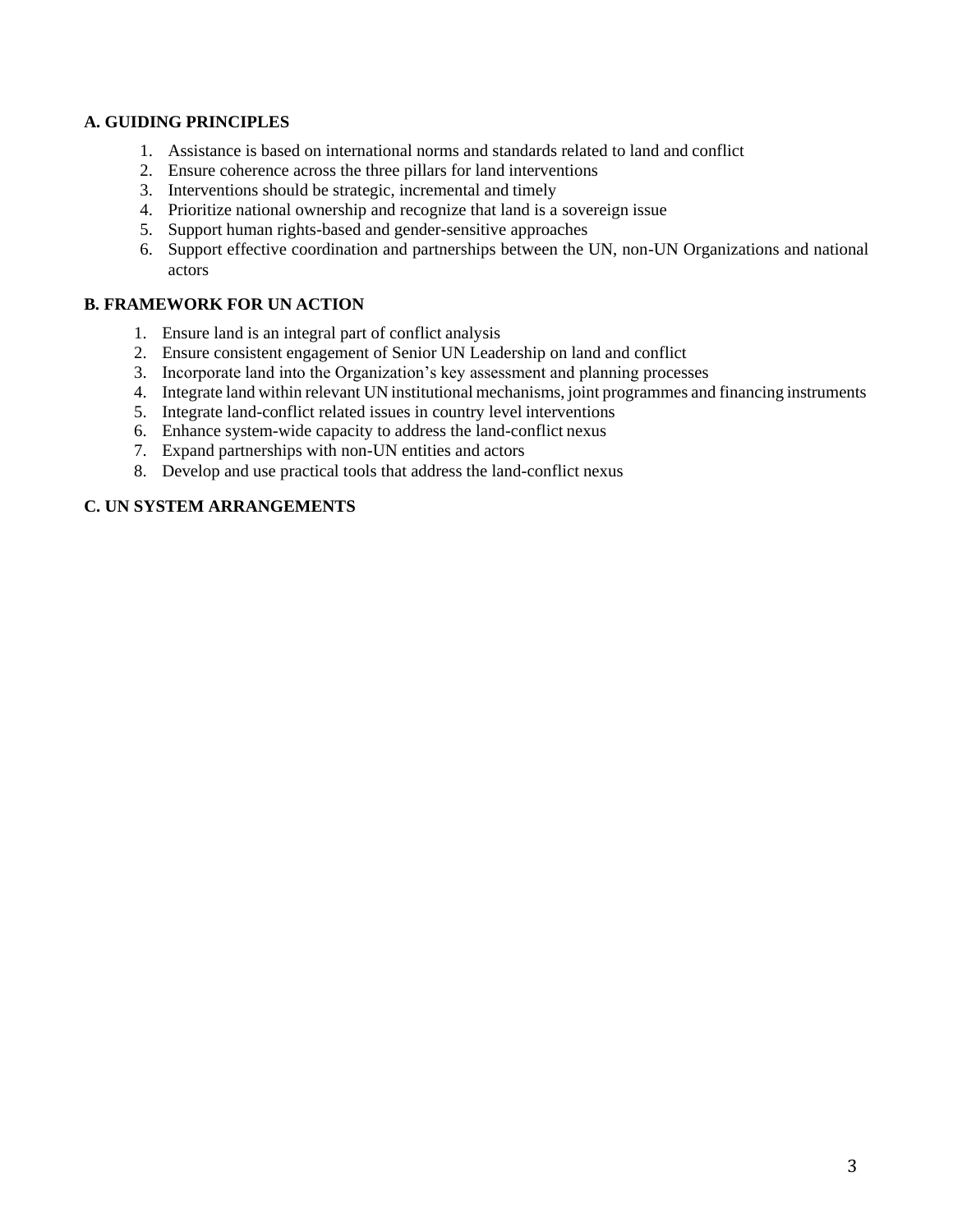#### **INTRODUCTION**

As set out in the Charter of the United Nations, the three pillars of the Organization's mission are to maintain international peace and security, to achieve economic and social progress and development, and to promote respect for human rights. This Note is based on the findings and recommendations of a collaborative UN inter-agency assessment of the UN system-wide engagement on land and conflict in fragile settings, confirming important trends on land and conflict that have implications across the three pillars of the UN.

Competition and conflict over land is likely to intensify with the growing pressures of climate change, population growth, increased food insecurity, migration and urbanization. Mounting pressure on land resources will drive conflict dynamics at global, regional, national and local levels and there is growing evidence of the link between land, armed conflict and human rights abuses. There is increasing acknowledgement that land can be a root cause or trigger for conflict, a critical factor causing its relapse, or a bottleneck to recovery. Evidence from the field<sup>2</sup> demonstrates the significance of resolving land-related issue in the achievement of sustainable and durable peace.

In positioning itself to better support Member States to achieve the 2030 Agenda on Sustainable Development Goals (SDGs), the UN needs to develop relevant capacity, strategies and partnerships (as the SDGs reflect relevant targets and indicators pertaining to land) and to support Member States in their voluntary national reviews.

Box 1. Land: terminology and concept

*The concept of land is defined broadly*

Land is the surface of the earth, the materials beneath, the air above and all things fixed to the soil. It contains structures, resources and landscapes of significant political, economic, cultural, spiritual and symbolic value.

It represents a strategic socio-economic asset tied closely to complex relations of production, exchange and reproduction. A resource of limited availability and a high value asset, issues related to access, control and ownership of land are tied closely to power, wealth, identity and even survival for a large part of the world's population.

Land forms part of economic, social, political, cultural and historical activity and is tied directly to peace and security, human rights and development.

Land includes 'property rights,' 'territory' and 'legitimate tenure rights' as used in the international standards; 'housing, land and property (HLP) rights' from the humanitarian field; 'land rights,' 'land management,' 'land governance' and the 'land administration' and 'geo-spatial data' systems that support them, as used by governments; and 'land tenure' to reflect the complex social relationships among people with respect to land and its resources.

There is a continuum of land tenure types<sup>3</sup> that includes all legitimate<sup>4</sup> types - based on the recognition that land has a social function and is not just a commodity.<sup>5</sup> Both formal and informal land tenure types are considered legitimate in the eyes of the community and capable of being legalized with land documents. This includes formal and informal rental agreements, cooperative housing, leases, customary and indigenous rights, community and group rights and the informal land in urban slums.

Land is fundamentally relevant across the three pillars:

• In peace and security, land can be a root cause or a trigger of armed conflicts, while at the same time being a key factor for building resilience and sustaining peace.

<sup>2</sup>UN-Habitat/GLTN, IIRR (2018) Land and Conflict: Lessons from the field on conflict prevention and peace building, Nairobi, UNON.

<sup>&</sup>lt;sup>3</sup> General Assembly Resolution 71/256. New Urban Agenda.

<sup>4</sup>Voluntary Guidelines on the Responsible Governance of Tenure of Land, Fisheries and Forests in the Context of National Food Security (2012).

<sup>&</sup>lt;sup>5</sup> Seventy percent of people in developing countries do not have registered land rights due to high costs and time involved to secure freehold titles, which often requires specialized technical capacity.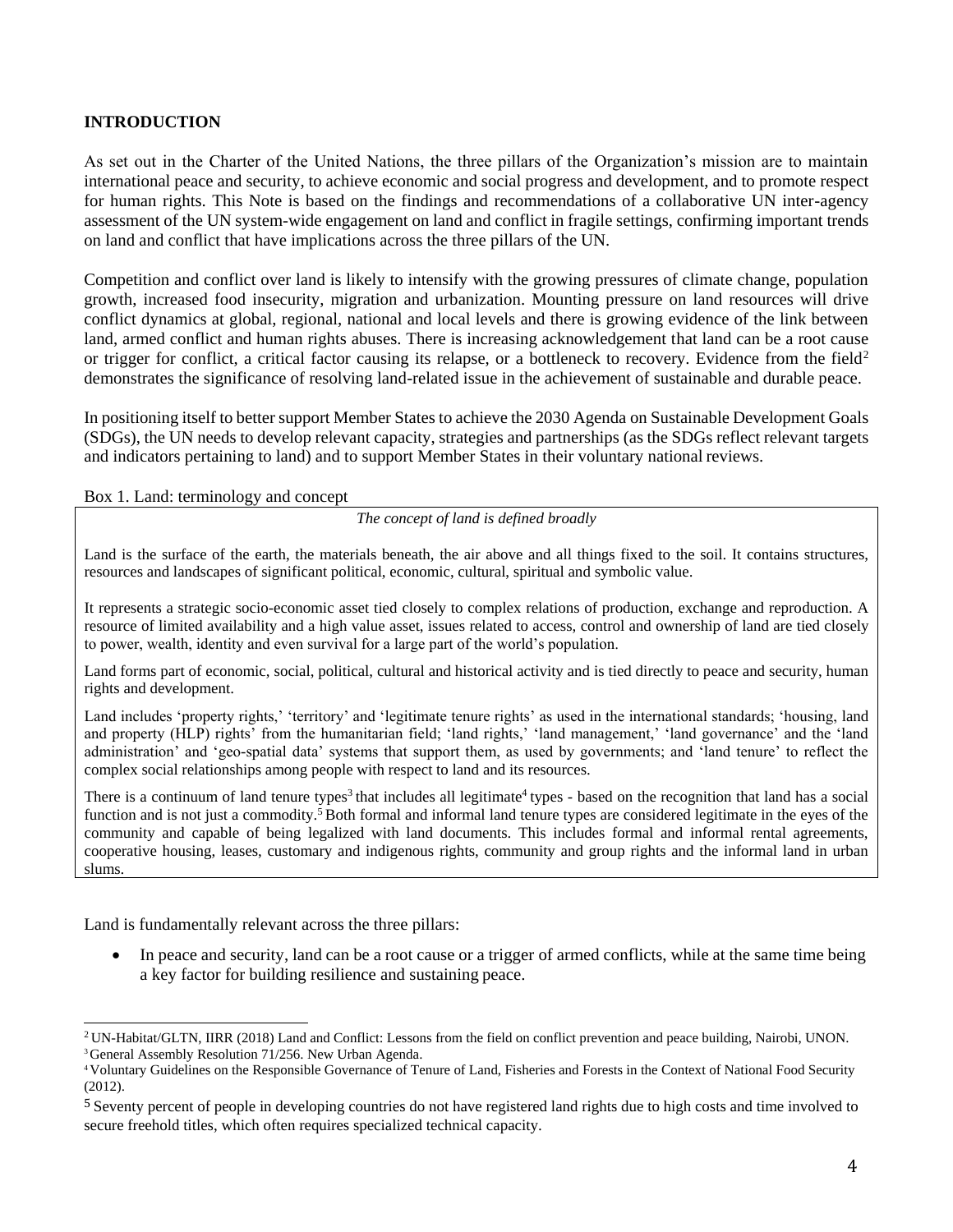- In human rights, land-related human rights abuses, such as forced evictions, are often key to the conflict and connected to large-scale population displacements.
- In development, land is essential during the whole conflict cycle including for overall recovery from conflict, economic recovery and for ending displacement.

Dealing strategically and in a sustained manner with land-related issues during the development phase could be a preventative measure. It can lessen the risk of relapse through the engagement of the parties to the conflict and strengthens state-society relations.

UN engagement should be considered, in both mission and non-mission settings, where land is a root cause of conflict, an obstacle to development that undermines peace and stability, or a factor that increases the risk of protracted conflict.

### **A. GUIDING PRINCIPLES**

These guiding principles are applicable throughout the conflict cycle. Established UN policies apply, such as the 'do no harm', conflict and gender-sensitive approaches, ensuring context-specific interventions and inclusive stakeholder participation at all levels.

### **A.1. Assistance is Based on International Norms and Standards Related to Land and Conflict**

The UN engagement on the land and conflict nexus should be based on international norms and standards, including international humanitarian law (IHL) and human rights laws that apply to both peace and security and development (see Annex 1).

- First, several international human rights instruments, including the Universal Declaration of Human Rights, link land to the enjoyment of specific substantive human rights such as the right to own property alone*,* as well as in association with others<sup>6</sup>; and to the enjoyment of specific substantive human rights such as the right to food, equality between women and men; and protection and assistance of internally displaced persons.
- Second, UN human rights treaty monitoring bodies and special procedure mandate holders have linked land to the rights to non-discrimination regarding adequate housing, water, health, work, freedom of opinion and expression<sup>7</sup>.
- Third, Human Rights Council discussions on land cover a wide range of issues including forced evictions.<sup>8</sup>
- Fourth, regional human rights mechanisms address land including civil, cultural, economic, political and social rights, and the rights of minorities and indigenous peoples $9$ .
- Fifth, the SDGs include land-specific targets and indicators (under Goals 1, 2, 5, 11 and 15), as well as other targets (Goals 10 and  $16$ )<sup>10</sup> for which land is relevant.

<sup>&</sup>lt;sup>6</sup> Article 17 of the Universal Declaration of Human Rights (1948).

<sup>7</sup>Including the Universal Declaration of Human Rights (1948); International Covenant on Civil and Political Rights (ICCPR) (1966); International Covenant on Economic, Social and Cultural Rights (ICESCR) (1966); Convention on the Elimination of all Forms of Discrimination Against Women (CEDAW) (1979); Convention on the Rights of the Child (1989); Convention Relating to Status of Refugees (1951); International Covenant on the Elimination of Racial Discrimination (1969) (ICERD); Hague Convention (IV) respecting the Laws and Customs of War on Land (1907); Geneva Convention (IV) relative to the Protection of Civilian Persons in Time of War(1949). <sup>8</sup>[https://www.ohchr.org/EN/HRBodies/HRC/RuralAreas/Pages/WGRuralAreasIndex.aspx.](https://www.ohchr.org/EN/HRBodies/HRC/RuralAreas/Pages/WGRuralAreasIndex.aspx)

<sup>9</sup>African Commission on Human and Peoples' Rights; Inter-American Commission on Human Rights; Inter-American Court of Human Rights; European Court of Human Rights; and European Committee of Social Rights.

<sup>&</sup>lt;sup>10</sup>Goal 1, Target 1.4 on the need for ownership and control over land and natural resources; Goal 2, Target 2.3 on secure tenure and access to land; Goal 5, Target 5a on the need for more gender-equal ownership and control over land; Goal 11, Target 11.1 on adequate housing and the upgrading ofslums; Goal 15, Target 15.3 on the restoration of degraded land. The land-related targets are: Goal 10 on the overall reduction of inequality (a common issue in land which wider impact on overall inequality) and Goal 16, Target 16.3 on the rule of law (land as a root cause of conflict is a key rule of law issue).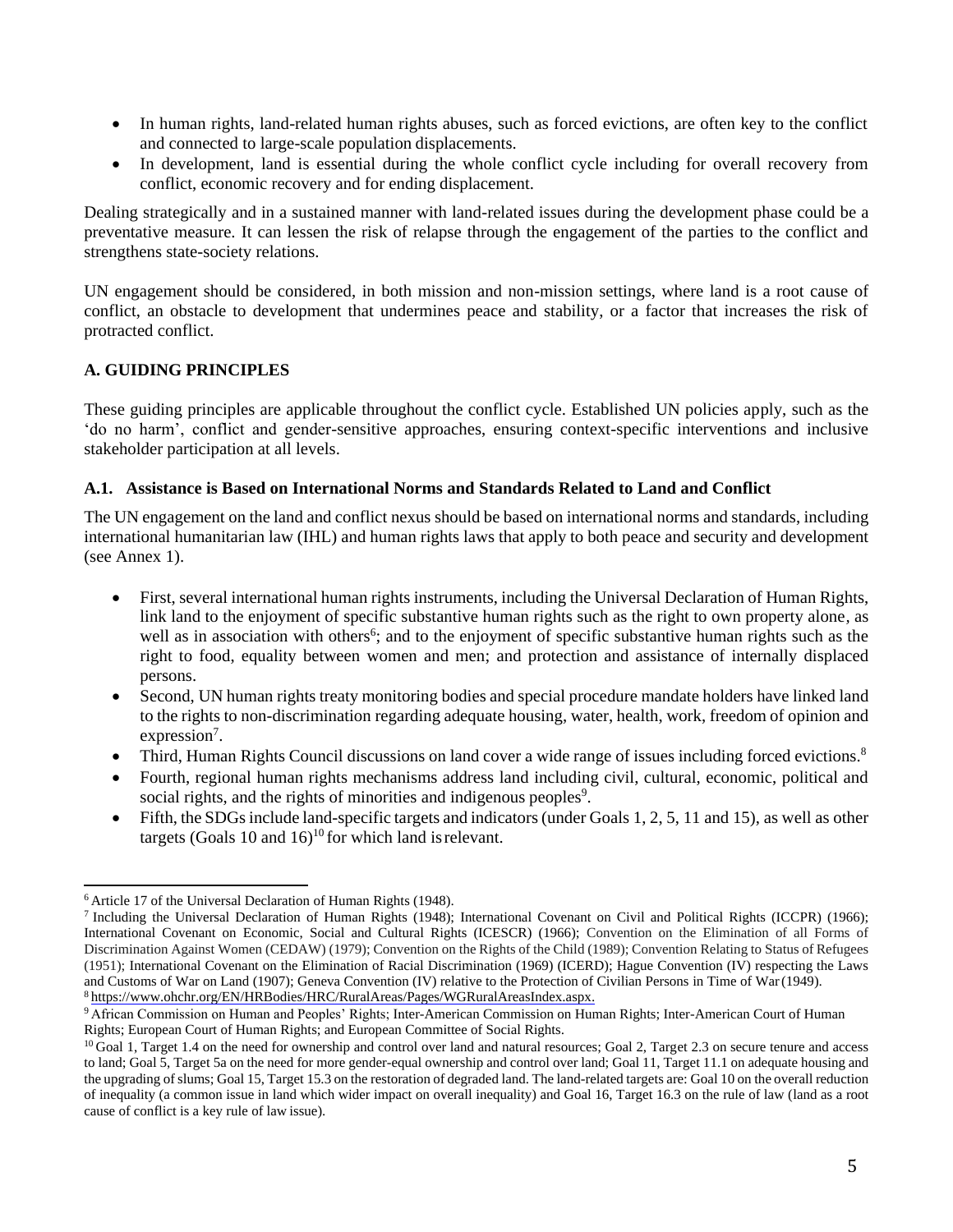- Sixth, there are specific land-related standards such as the New Urban Agenda (2016) and the Voluntary Guidelines on the Responsible Governance of Tenure of Land, Fisheries and Forests (2012), that describe good land governance but with are legally non-binding. Similarly, standards with land-related norms by association include guidance by treaty bodies and monitoring mechanisms $^{11}$ .
- Lastly, tribunals and courts at all levels are drawing links between land and the gross violation of human rights, including at the International Criminal Court<sup>12</sup>.

Some of the key land-related human rights issues to consider are outlined below.

- *Protection of civilian objects* IHL prohibits the directing of attacks against civilian objects. Civilian objects are any objects that are not military objectives. Military objectives are those objects which by their nature, location, purpose or use make an effective contribution to military action and whose partial or total destruction, capture of neutralization, in the circumstances ruling at the time, offers a definite military advantage. As long as the land in question does not fall within this definition, it remains a civilian object and may not be lawfully targeted.
- *Protection of specific civilian objects* Specific objects, such as the natural environment and cultural property, enjoy special protection against attack.
- *Destruction of property* Under IHL, the destruction or seizure of the property of an adversary is prohibited, unless required by imperative military necessity.
- *Exploitation of natural resources –* Under IHL, pillage is prohibited, which may include the pillage of natural resources.
- *Explosive remnants of war –* States parties to the 2003 Protocol on Explosive Remnants of War are under the obligation to mark and clear, remove or destroy explosive remnants of war in affected territories under its control.
- *Displacement, refugees and internally displaced persons (IDPs) -* land-related human rights violations are inherent in every displacement situation, such as the destruction and illegal occupation and/or sale of forcibly abandoned land and buildings. Remedying and restoring land rights is important to achieve justice, build peace and facilitate self-reliance (including in the place of refuge) and achieve durable solutions. Monitoring, advocacy, preventive and preparatory measures are required to facilitate early successful voluntary returns.
- *Discrimination against women -* there is often discrimination in marriage, inheritance, legal status or resource distribution, and many women cannot access, use, control or own land. The number of femaleheaded households increases sharply during and after conflict, and without access to land, their livelihoods become insecure. Challenges include lack of awareness of their rights and the lack of necessary land documents and resources to pursue claims. International treaty bodies have emphasized the right of women to own, use or control land on an equal basis with men; the prohibition of discrimination on the grounds of land rights (or lack of thereof); and the right of women to own land without restrictions on the basis of marital status or any other discriminatory grounds.
- *Indigenous peoples land rights-* forced evictions are often associated with indigenous peoples' land. Indigenous peoples are protected by special human rights consideration - ILO  $C169^{13}$  and the UN Declaration on the Rights of Indigenous Peoples (UNDRIP) emphasized the rights of ownership and possession of the peoples concerned over the lands which they traditionally occupy and their control over their economic, social and cultural development through "the principle of free, prior and informed consent" (FPIC).
- *Business and human rights*. There is an increasing trend of large-scale land-based investments by international and national business that may sometimes lead to forced evictions and human rights abuses, including the destruction of livelihoods. International standards identify the distinct but complementary roles of government and business, whereby the State has the duty to protect against human rights abuses by third parties, including businesses. Corporate responsibility includes avoiding infringement on individual rights and addressing the negative impacts, such as remedies for victims $14$ .

<sup>&</sup>lt;sup>11</sup> General Comments: Human Rights Committee General Comment No.23, 28; Committee on Economic, Social and Cultural Rights General Comment No. 4,7,12,14,15,16,20,21; Committee on the Elimination of Racial Discrimination General Comment No.23;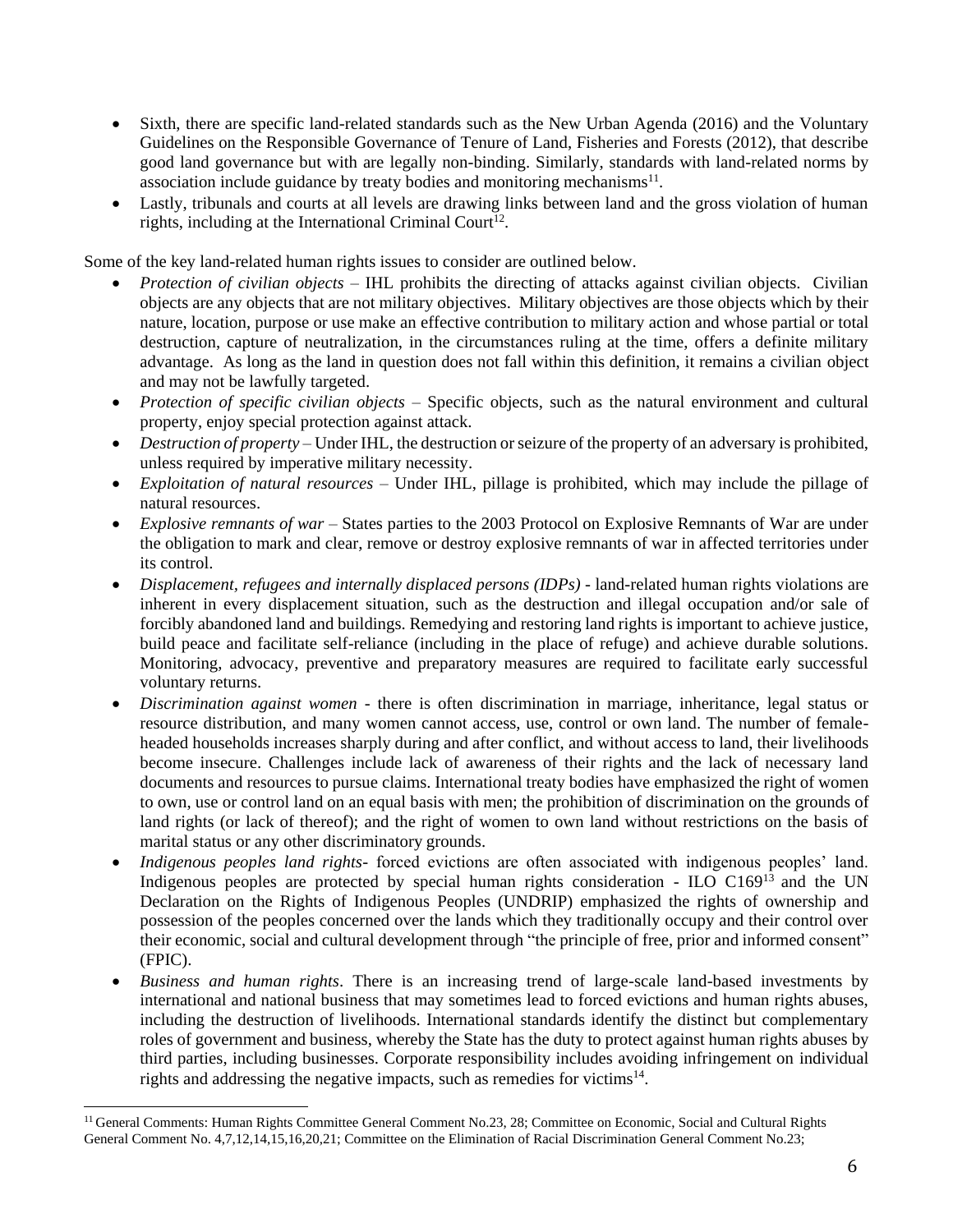Committee on the Elimination of Discrimination Against Women General Comment No.21; Committee on the Rights of the Child General Comment No.11.

<sup>12</sup> Policy Paper on case selection and prioritization, Office of the Prosecutor, International Criminal Court (2016).

<sup>13</sup> Convention C169 Indigenous and Tribal Peoples Convention (1989) (No. 169).

<sup>14</sup> Voluntary Guidelines on the Responsible Governance of Tenure of Land, Fisheries and Forests in the Context of National Food Security (2012); Guiding Principles of Business and Human Rights; International Convention on Civil and Political Rights (1966); International Covenant on Economic Social and Cultural Rights )(Art.2).

#### **A.2. Ensure Coherence Across the Three Pillars for Land Interventions**

The Organization should ensure coherence and coordination across the pillars when engaging in land-related conflict issues, taking into consideration the entities' different entry points, mandates and programming approaches at various stages of the conflict cycle, including distribution of responsibilities between pillars and entities.

- Programming should address system fragmentation through better sequencing of activities and a more sustained effort across the conflict cycle. This should include joint conflict analysis, planning and assessment, monitoring and reporting and sharing of information about land across UN entities (at global, regional, national levels).
- There should be clearer linkages between political roles and responsibilities and technical work streams. Land is often dealt with in emergency contexts as a protection or political issue, de-linked from its technical aspects, and in the development phase it is often dealt with as a purely technical issue, de-linked from the political aspects.
- Improve coordination across the SDG Results Group (UNSDG) custodian agencies<sup>15</sup>on relevant data exchange and the integration of data.
- When land is linked to conflict, UN interventions should be based on a land-related theory of change that should lead to collective, cross-pillar outcomes. Once developed, the theory of change should help to identify entry points, catalytic activities built around champions, coalitions, initiatives and targeted capacity development that can influence land-related relationships and power dynamics.
- Global and regional-level coordination is needed to address root causes of land-related conflict that transgress borders, and are often a manifestation of climate change, population growth, urbanization, migration and food insecurity.

#### **A.3. Interventions should be strategic, incremental and timely**

There are a number of technical tools on land to better support local communities, for instance, through incrementally strengthening security of tenure using fit for purpose approaches to scale up the delivery of land documents for the poor and vulnerable.

- Incremental approaches that are strategically targeted may often be required to strengthen the land system, particularly when there is a need to address lack of political will or national technical capacity gaps and intermediate results should lay a foundation for long-term impact.
- The "fit-for-purpose" approach to support land administration, developed by the World Bank and UN<sup>16</sup>, links new advances in technology to the continuum of land tenure types to build sustainable land systems that provide secure land rights suited to conflict contexts. "Fit-for-purpose" approaches can be rapidly deployed, are flexible, inclusive, participatory, affordable and support accountability. A number of countries are already implementing some of these approaches, including in conflict contexts.
- Pilot projects in hot spots should include targeted capacity development that could later be upgraded to cover a larger area, more beneficiaries or scaled to support the national land administration system.

#### **A.4. Prioritize National Ownership and Recognize that Land is a Sovereign Issue**

• National sovereignty issues are particularly sensitive as land often goes to the heart of national identity. Land-related initiatives should be nationally owned and wherever possible, led by national and local authorities. Particular attention is needed when supporting areas related to land law, policy and land administration and comprehensive consultations with state authorities to secure political buy-in should be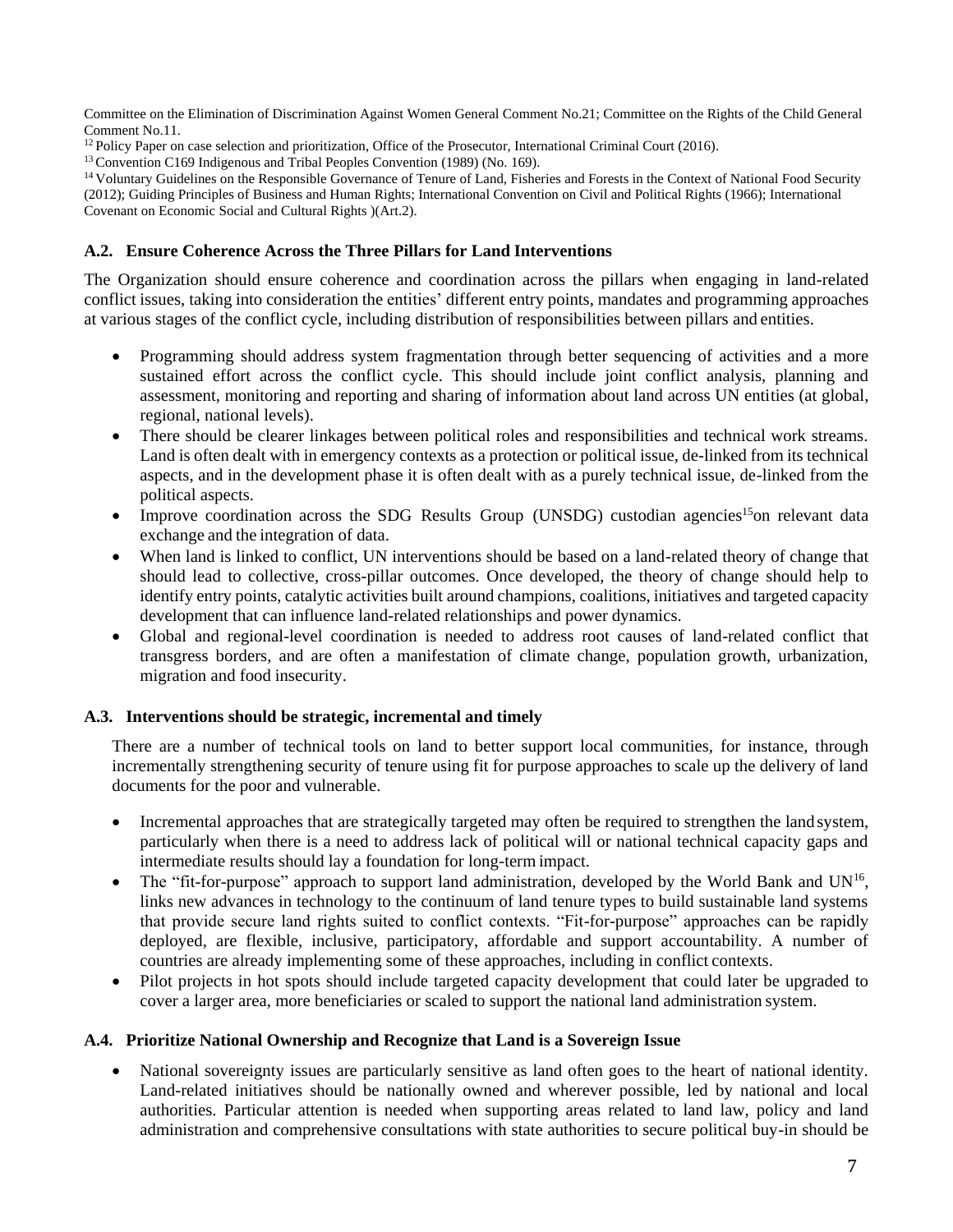planned in advance of interventions.

<sup>15</sup> FAO, UN-Habitat, UNCCD and the World Bank are custodians for SDG land indicators.

<sup>16</sup> World Bank and the International Federation of Surveyors (FIG) (2014) Fit-for-Purpose Land Administration, FIG publication number 60, Denmark: FIG; UN-Habitat/GLTN and Dutch Cadastre (2016) Fit-for-Purpose Land Administration Guiding Principles for Country Implementation, Nairobi, UNON.

- Inclusive and participatory processes are essential to avoid land resolution becoming a source of conflict between the State and sub-national and ethnic identity groups e.g. indigenous peoples. National ownership should include the engagement of relevant stakeholders such as civil society, victims' and women's groups and local communities.
- Land issues may require engagement and coordination with counterparts at regional, national, and subnational levels. Conflict may be concentrated in a particular territory or hot spot where non-state actors are operating or where different government entities might have different roles and responsibilities. The sovereignty issue is also relevant when engagement at the sub-regional/regional level might be more useful when land-related issues have a cross-border dimension and/or when there are regional policy frameworks and mechanisms that can provide support.

### **A.5. Support Human Rights-Based and Gender-Sensitive Approaches**

- To strengthen conflict prevention and sensitivity there is a need for further domestication of land-related international human rights obligations covering forced evictions and the right of refugees and IDPs to recover their land rights; women's land rights; large scale land-based investments, including the issue of FPIC in indigenous/customary land; and for improved land governance, land administration and the continuum of land tenure types.
- Land activities must be conflict-sensitive and not violate human rights/international humanitarian law, nor infringe on legitimate individual or group rights. When strengthening land-titling systems there is a need to avoid support for individual ownership at the expense of others, for instance, customary land ownership by minority, marginalized or vulnerable communities.
- UN support should incorporate gender-responsive approaches to promote women's rights to own, access, control and inherit land, particularly in the context of UN assistance to national dialogues, transitional justice and legal reform initiatives. Support should include domesticating land-related gender-responsive international standards; protecting women's access to land particularly during restitution processes; and ensuring due attention is given to enforcement measures.
- A participatory and inclusive approach strengthens buy-in, accountability, transparency and sustainability. Stakeholders should include government actors, political parties, civil society organizations, land professionals, academics, faith-based organizations, customary or indigenous leaders and communities, representative institutions, farmers groups, the landless, and the general public. Emphasis should be on those who have been historically excluded, such as women and women's rights organizations.
- Large-scale land-based investment often increases conflict and competition over land and can be associated with human rights abuses and conflict around natural resources. The needs of business enterprises and community interests should be adequately balanced, and considered in light of international human rights obligations. The UN should support responsible public and private investment that does not lead to forced evictions, displacement and human rights violations.

## **A.6. Support Effective Coordination and Partnerships between the UN, Non-UN Organizations and National Actors**

- The UN should focus on its comparative advantages and available tools, whenever available, such as significant in-country presence, convening capacity, preventive diplomacy and mediation capacity, good offices and relations with non-UN actors when developing land-related strategies.
- At country-level, partnership with non-UN actors(national and local governments, the World Bank, country level institutions, civil society, academia, international non-governmental organizations (INGO), the private sector and in-country donors) is essential to understand better local dynamics and maximize local expertise and engagement on land issues to identify and support long-term solutions.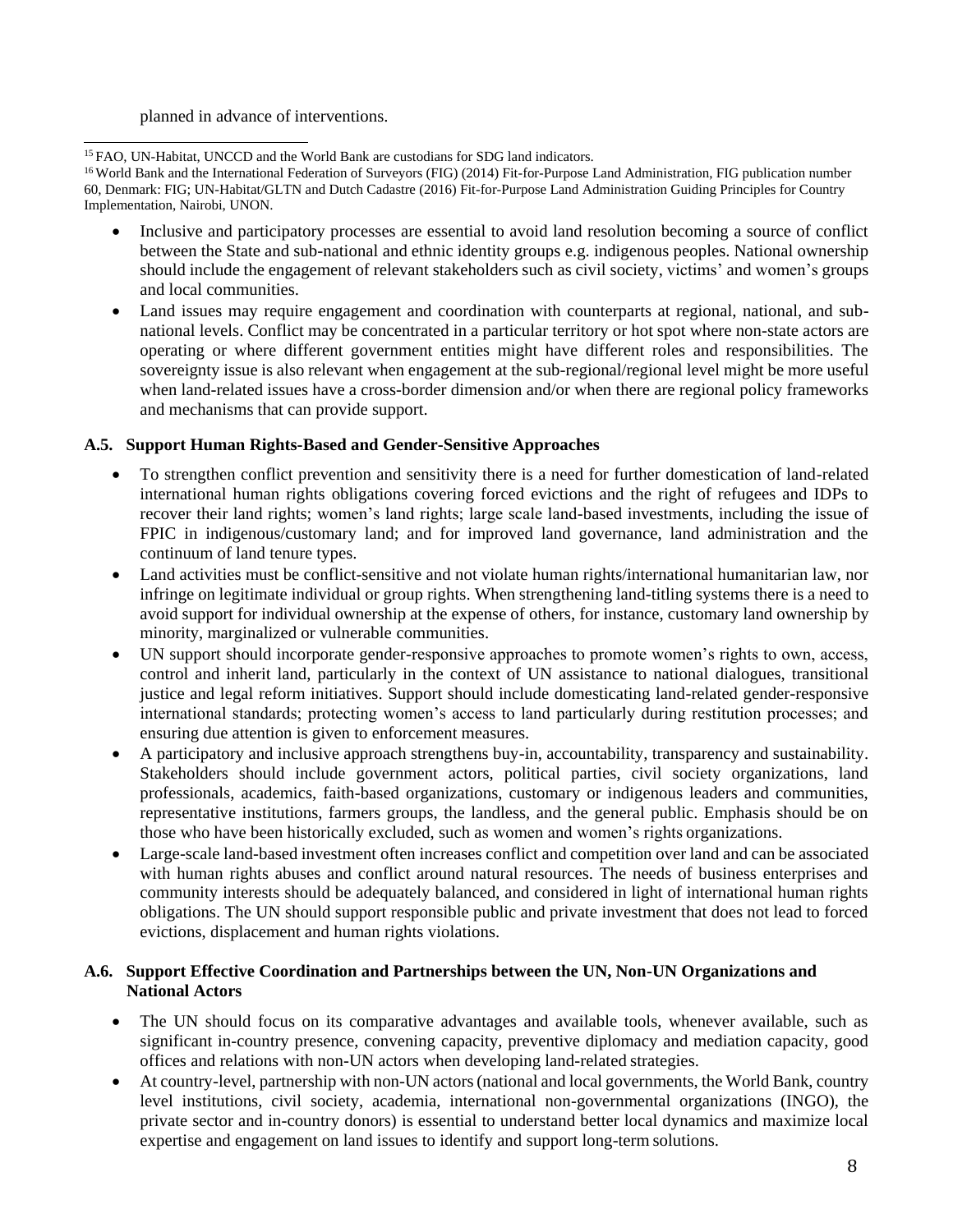### **B. FRAMEWORK FOR UN ACTION**

This framework suggests strategic options, priority entry points and catalytic levers for peacebuilding activities in land and conflict settings across the three pillars and conflict cycle. In each country context, the UN system and its senior leadership should develop a joint political and technical strategy to sustain their interventions. This should include a framework for embedding land in existing UN mechanisms, developing capacity and partnerships, set against the overall goal of achieving the SDGs.

#### **B.1 Ensure Land is an Integral Part of Conflict Analysis**

- A conflict analysis should include an assessment on whether there are land-related root causes, or drivers or triggers in the conflict<sup>17</sup>.
- Where land is identified as a factor in a conflict, a root cause analysis of land issues<sup>18</sup> (see Box 2.) should be undertaken to identify entry points for political engagement or programming.

| 1. Politics of exclusion: Displacement of people from                                                                                                                                                 | 9. Occupation of land: By armed groups or foreign                                                                                                                                                                                             |
|-------------------------------------------------------------------------------------------------------------------------------------------------------------------------------------------------------|-----------------------------------------------------------------------------------------------------------------------------------------------------------------------------------------------------------------------------------------------|
| their land and homes either within the country or                                                                                                                                                     | powers or political disputes over national                                                                                                                                                                                                    |
| transnationally                                                                                                                                                                                       | boundaries                                                                                                                                                                                                                                    |
| 2. Scarce natural resources: Population pressure,                                                                                                                                                     | 10. Plural legal systems: Competition between                                                                                                                                                                                                 |
| environmental and land degradation, disputes over                                                                                                                                                     | private/statutory land and communal/customary,                                                                                                                                                                                                |
| access to water                                                                                                                                                                                       | including indigenous groups and pastoralists                                                                                                                                                                                                  |
| 3. Population pressure: Demography and an increased                                                                                                                                                   | 11. Economic and political competition between                                                                                                                                                                                                |
| land-to-people occupancy ratio, urbanization, youth                                                                                                                                                   | power blocks: Competition over land between                                                                                                                                                                                                   |
| population bulge                                                                                                                                                                                      | foreign investors and with local communities                                                                                                                                                                                                  |
| 4. Capture of state instruments: Corruption, national<br>leaders politicizing the land agencies, powerful and<br>wealthy people capturing the land registry and<br>shaping land laws to their benefit | 12. Weak land administration systems: Weak state,<br>land policies, laws<br>and institutions,<br>land<br>administration, land management and land use<br>planning systems, land governance structures and<br>land dispute resolution capacity |
| 5. Competition over use rights: Between identity                                                                                                                                                      | 13. Natural disaster: Leading to displacement and                                                                                                                                                                                             |
| groups, such as pastoralists and farmers                                                                                                                                                              | land grabbing                                                                                                                                                                                                                                 |
| 6. Natural resource exploitation and criminality: Rebel,<br>armed or criminal groups funding their insurgency<br>through natural resource exploitation                                                | Inter-generational violence: Gender<br>14.<br>based<br>violence, competition over family land, including<br>where there is gender inequality                                                                                                  |
| 7. Nation state fragmentation: Driven by identity                                                                                                                                                     | 15. Chaotic urbanization: Migration pressure on host                                                                                                                                                                                          |
| groups linked to territory                                                                                                                                                                            | communities land, housing and infrastructure                                                                                                                                                                                                  |
| 8. Poverty: Link between poverty, inequality and the<br>lack of access to land and secure land rights                                                                                                 |                                                                                                                                                                                                                                               |

Box 2. Land issues, root causes and triggers of conflict

#### **B.2. Ensure consistent engagement of Senior UN Leadership on Land and Conflict**

• The early and consistent engagement of senior management (the Special Representative of the Secretary-General (SRSG) and their Deputy (DSRSG), the Resident Coordinator (RC) and the Humanitarian

<sup>&</sup>lt;sup>17</sup> UNDP (2016) Conflict and Development Analysis.

<sup>18</sup> UN-Habitat/GLTN (2017) How To Do A Root Cause Analysis of Land and Conflict for Peace Building, Policy Brief, Nairobi, UNON.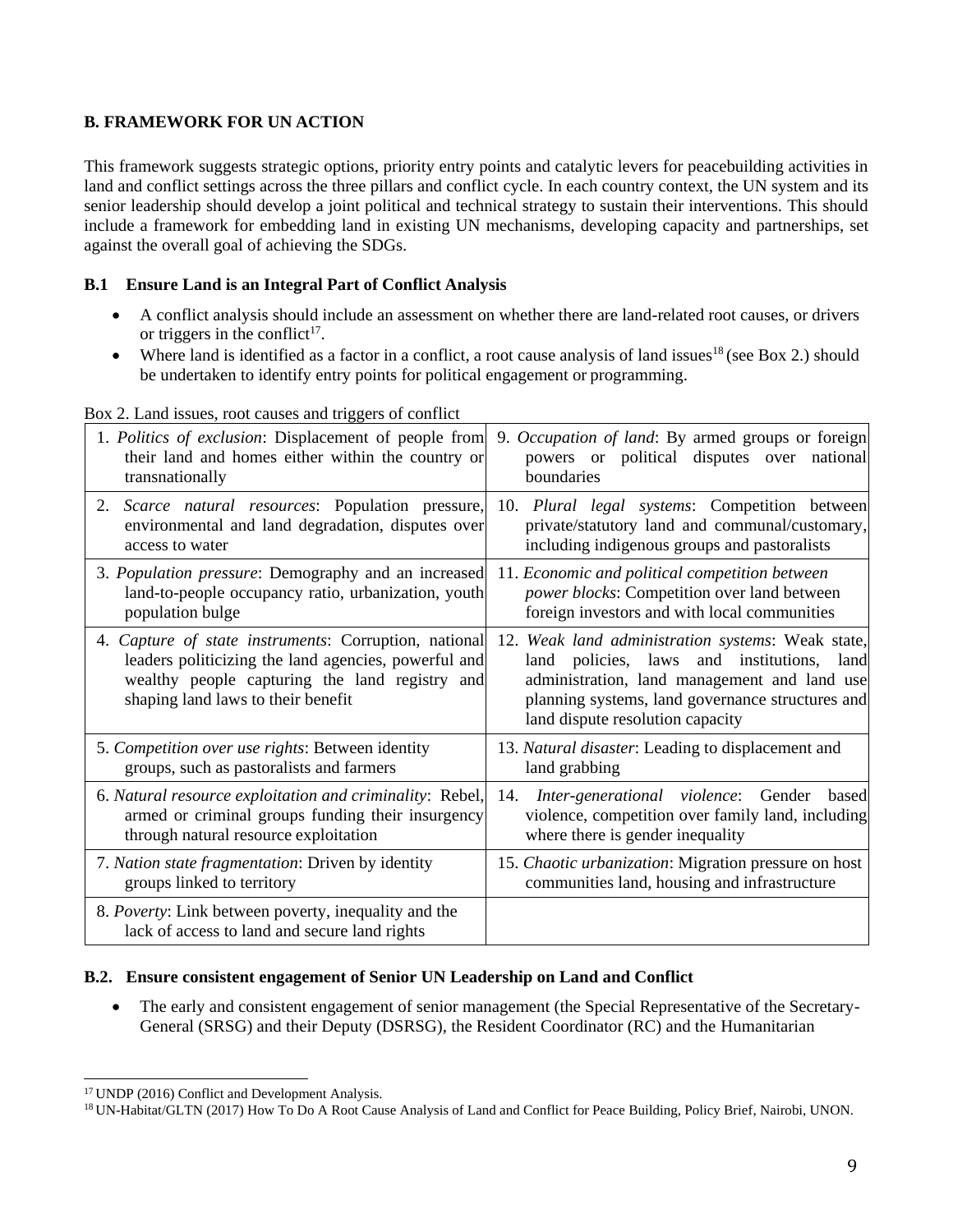Coordinator (HC),) is essential to ensure coherent UN-system wide responses on land and conflict across the pillars.

- Land and conflict issues should be included in the design of peacekeeping and special political missions; in peace agreements and their implementation plans; and Security Council mandates, asrelevant.
- A clear division of responsibilities and alignment of land and conflict initiatives is essential, with identified peace and security, human rights and development priorities. This could include rule of law interventions on land reforms; mediation of inter-communal conflicts over land disputes; and addressing the linkages between exploitation of extractives and activities of armed groups or organized criminal networks through the strengthening of the criminal justice chain.
- Ensure that available specialized land and conflict expertise in the UN system can be effectively mobilized to support UN senior leadership in peace operations and the UN Country Teams (UNCTs).

### **B.3. Incorporate Land into the Organization's Assessment and Planning Processes**

- Assessment and planning processes should, whenever relevant, incorporate land issues into appropriate areas of UN engagement, such as joint programming or transition planning.
- Incorporate in the assessment and planning, specific land-related aspects for women, relating to ownership, access to and control over land, inheritance and family law on death and divorce. A youth assessment should be undertaken as youth have different land-related needs linked to livelihoods and the inheritance rightsof orphans.

### **B.4. Integrate Land within Relevant UN Institutional Mechanisms, Joint Programmes and Financing Instruments**

- Ensure that land-related concerns are explicitly included in horizon scanning and early warning mechanisms, particularly human rights mechanisms that provide early warning on violations around the right to adequate housing, evictions and the situation of indigenous peoples, minorities, migrants, refugees, IDPs and stateless persons.
- Use tools such as the Integrated Strategic Framework (ISF) or UN Development Assistance Framework (UNDAF), at country level to align action on land and conflict, and to identify division of responsibility across the three pillars on advocacy and programming interventions around land issues.
- Use established arrangements to maximize effective support to UNCTs and UN peace operations such as the Global Focal Point for the Rule of Law and the Peace and Development Advisors to bring a land focus to country-level conflict prevention work, to strengthen conflict analysis and to support national architectures for peace, mediation, and dialogue.
- Support an integrated approach to land and conflict issues across the relevant humanitarian clusters, such as the Protection, Shelter, Early Recovery and Food Security Clusters, to prevent further violations of landrelated human rights and displacement.
- Ensure that mediation support mechanisms such as the Standby Mediation Team and the Insider Mediation work at country level have access to land-specific expertise.
- Include funding, whenever necessary, for land-specific support in UN budgets in mission and non-mission settings, and support the use of assessed funding for land activities critical for peacebuilding and stabilization. Ensure that pooled funding mechanisms, such as the Peacebuilding fund and trust funds, facilitate timely access to relevant expertise.

### **B.5. Integrate Land-Conflict Related Issues in Country Level Interventions**

The UN should examine available and innovative entry points when requested to support Member States on land and conflict issues. In conflict and crisis contexts, these could include:

• *Peace agreements*. When land has been identified a root cause or trigger of the conflict, or when landrelated wealth sharing is linked to obstacles to peace and stability, land issues should be prioritized in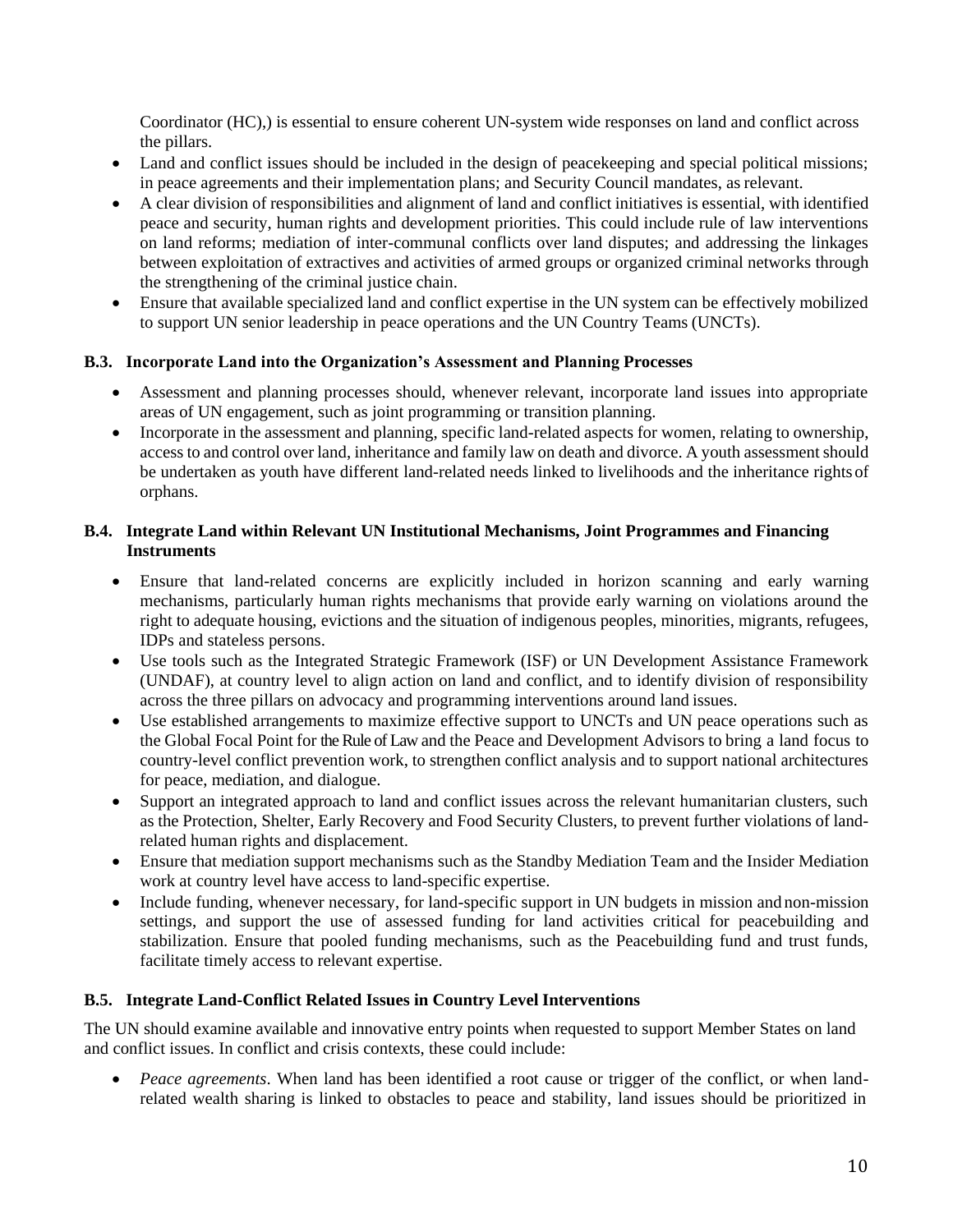political negotiations, peace agreements and their implementation, including the cost of implementation. Peacebuilding interventions should address the land conflict nexus, the root causes and avoid relapse into conflict. Special attention is needed for displaced persons, including women-headed households, who often move into urban areas to access services, housing or security of tenure, particularly in protracted conflict environments. A range of activities could be considered such as: a shared analysis of root causes and drivers of conflict in planning processes; new institutions or processes to address complex and multi-facetedlandconflict issues, including historical injustices; increased mediation and dispute resolution at all levels for land governance, settlement planning and access to housing; prioritizing implementing restitution and compensatory mechanisms to address the violations of victims' housing, land and property rights; promoting activities to prevent the capture of the land registry records; and legal reform to criminalize land grabbing.

- *Mediation and dispute resolution*. These should be used as entry points for hot spots, to prioritize interventions or to target disputes involving priority stakeholders. They can be used for wider political engagement or programming, including medium to longer-term activities. In conflict settings, where national courts may be barely functioning or not present at all in areas where there are large numbers of land disputes to be addressed, support should be considered for functioning local systems with social legitimacy. These include customary dispute-resolution systems strengthened with mediation capacity, and specialized land courts and tribunals that might need to be supported. Civil society, including women's groups, have a key role to play in mediation initiatives and should be supported. Concrete linkages (or eventual linkages) to the formal legal system should be considered.
- *Rule of law*. Strengthening rule of law institutions and access to justice, particularly to support transitional justice, reconciliation processes, resolution of political disputes and peace agreements are key. International human rights law and IHL should guide any UN approach, including on forced evictions and destruction/confiscation/seizure and pillage of land. Any form of legitimate tenure should give protection against forced evictions, or related harassment and threat that is not consistent with State obligations under national and international law. Relevant initiatives to consider are:
	- o the creation of land-mandated bodies with judicial, mediation or compensation/restitution capacity;
	- o the passing or amendment of land-related legislation for the recognition and protection of landrelated human rights;
	- o legal recognition of systems of customary or indigenous land and FPIC processes and the harmonization between plural legal systems (formal, customary, religious, indigenous);
	- o the recognition and enforcement of women's equal rights to land;
	- o the recognition and enforcement of security of tenure as part of the right to adequate housing;
	- o access to justice, including access to effective means to resolve grievances over land rights, adequate enforcement of outcomes, including just and fair compensation where land rights are taken for public purposes;
	- o ensuring national laws respect international standards to prevent forced evictions;
	- o building capacity in civil society and human rights defenders to monitor human rights violations and support legal aid services on land-related claims and disputes.
- *IDPs and refugees*. Activities to support the achievement of durable solutions for these groups may be distinct and responsive to their specific circumstances, including:
	- o strengthening national laws, policies and regulations to facilitate reclamation/restitution of landrelated rights;
	- $\circ$  raising awareness on international standards related to land restitution and compensation<sup>19</sup>;
	- o resolving land disputes particularly around illegal occupation of abandoned land;
	- o using land administration pilots in hot spots characterized by displacement issues;
	- o prioritizing access to justice mechanisms related to land rights;
	- o coordinating civil registration and/or legal identity mechanisms that assist land rightsreclamation;
	- o prioritizing support to land documentation for displaced women.

<sup>19</sup> UN Principles on Housing and Property Restitution for Refugees and Displaced Persons (2005) (Pinhero Principles).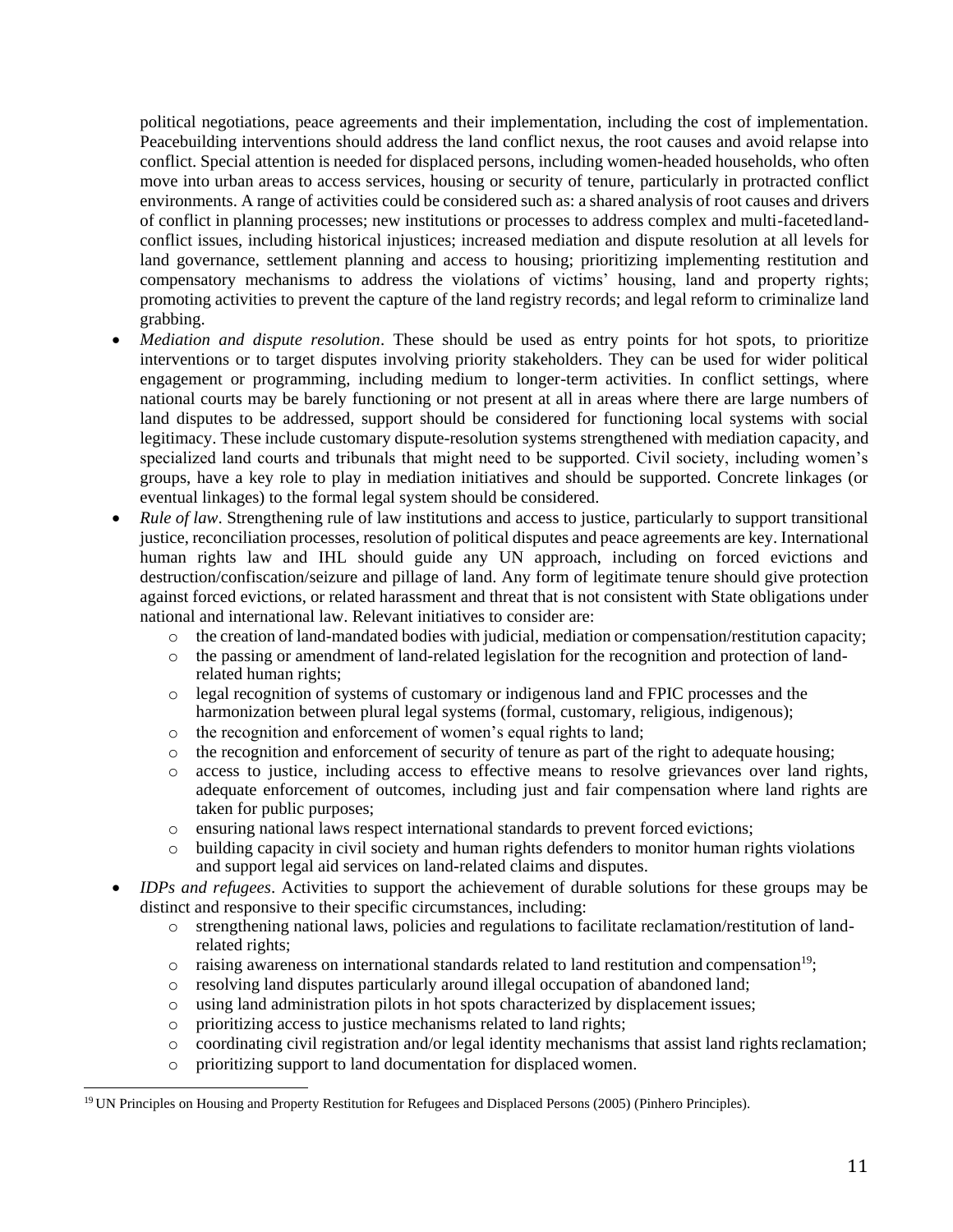• *Territories under the control of armed groups:* Displaced persons in these territories may warrant special attention and activities could include: a review of land laws and practice against international standards to consider rescinding discriminatory conditions; supporting quick land inventories to assess the land situation once the territory is free; freezing registered property transactions and developing adequate procedures and due process mechanisms to support returnees; and adopting alternative standards of proof to facilitate the recovery of forcibly abandoned land.

In other contexts, and from a prevention perspective, land entry points could include:

- *Land information management*. UN and non-entities working on land and conflict often create information and data for a range of purposes. Shared knowledge and a common base of information and data, including geo-spatial data, needs to be developed for political engagement, programming and reporting. Support should be provided to data collection using the SDG indicators and methodology in hot spots and conflict settings, and to assist countries with their Voluntary National Reviews.
- *Land policy, land (management) reform, land administration, dispute resolution and capacity development.*  These components are the major land-related entry points for political engagement and programming across the conflict cycle and the UN should promote land policy processes and policy development at the national or territorial levels which can be used for mediation purposes between opposing parties and to prevent conflict.
- *Government, civil society actors and the international community working at country level should be supported* to adopt targeted approaches in conflict settings and to reflect human rights standards in their national land legislation supported by fit-for-purpose land administration approaches. States should be assisted in their land administration systems through facilitating: land access through resettlement and land regularization; rapidly improving security of land tenure; dispute resolution and rapid improvement of tenure security in priority hotspots; the prevention of conflict or the violation of land-related rights where displacement could occur.

### **B.6. Enhance System-wide Capacity to Address the Land-Conflict Nexus**

There are capacity gaps within the UN system to address land and conflict issues required to undertake political and technical interventions, as identified in the Scoping and Status Study. The following initiatives can be considered to improve UN capacity:

- Ensure that the SRSG, DSRSG, RC and HC at country level have access to the expertise, resources and tools to advocate and promote interventions to deal with land-related conflict and to incorporate land concerns into UN assessments, planning and strategic engagement where land is a factor in conflict.
- Ensure that the UN has the capacity to deliver at the country level, including setting strategic priorities for targeted capacity development. This should include capacity at institutional, leadership and midmanagement levels.
- Make available specialized training for technical and advisory staff to better understand when and how to use available mechanisms and tools and to develop initiatives to address land-conflict issues more effectively at the global or country levels. This should strengthen the UN system's ability to incorporate land issues into early warnings, assessments, conflict analysis, planning, political engagement, programming, monitoring and reporting. As and when relevant, land expertise should be included in the deployment of small teams to support national governments and the UNCTs to address emerging conflict situations or to support transition from peacekeeping to sustaining peace or development contexts.
- Develop capacity in the UNCTs to ensure that national data systems and infrastructure are strengthened for sustainable data collection, analysis and reporting against land-related indicators for the SDGs where land may be a perpetual factor in the conflict cycle.
- Develop a common pool of knowledge and capacities for system-wide support at global, regional and country and local levels, both inside and outside the UN. This should include applicable human rights norms, standards and principles; documentation of good practices at country level; the development of a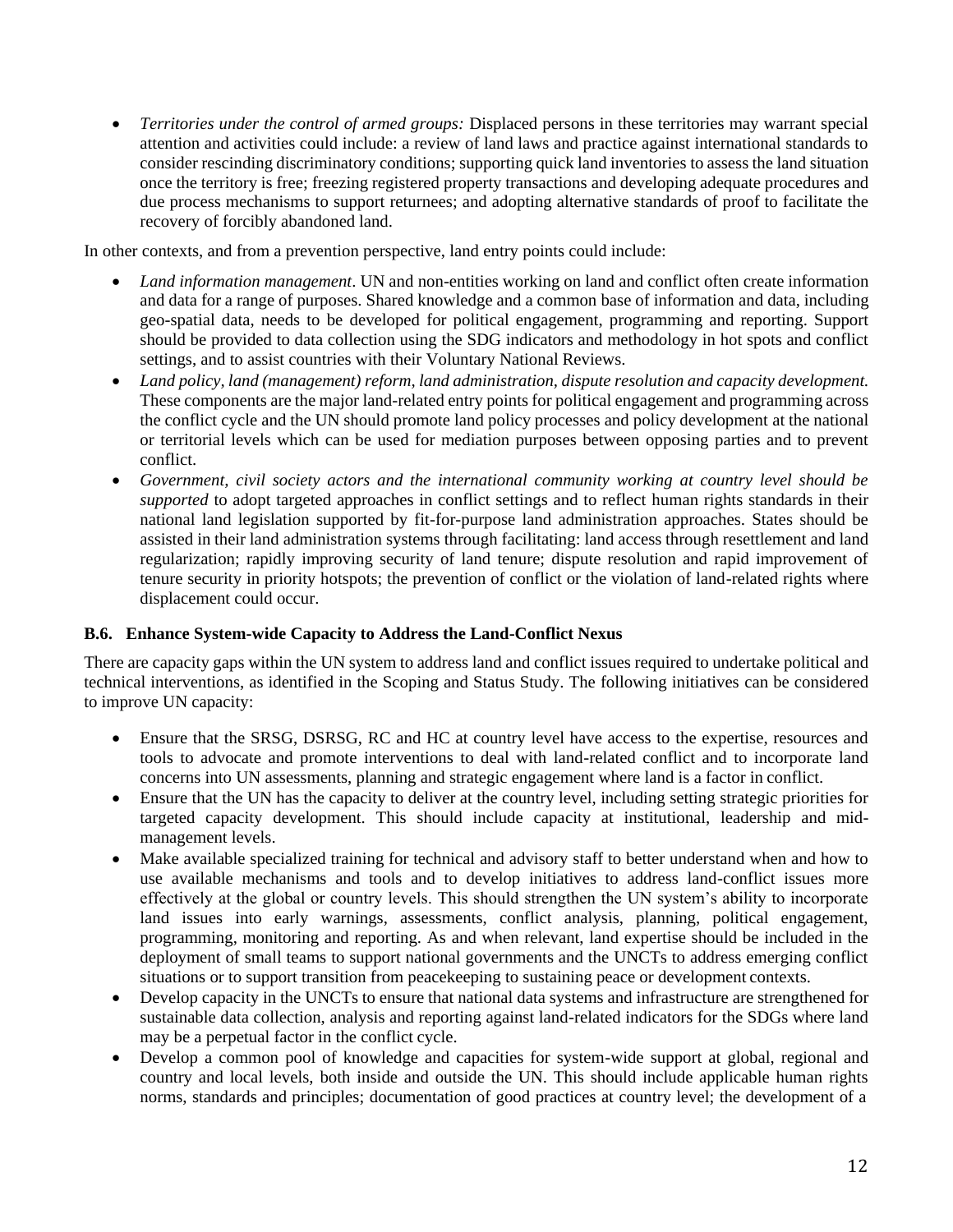knowledge base on land and conflict and how land is connected to peace, stability, and gender equality; integrating the land dimension into conflict analysis tools, the Integrated Mission Planning process and other (mission and non-mission) assessment and planning processes;

• UN entities with a land mandate should further develop their knowledge and technical capacity to engage in conflict and recovery settings.

### **B.7. Expand Partnerships with Non-UN Entities and Actors**

- The UN system should expand partnerships with external actors though instruments such as the UNDAF, national priority plans, the SDGs reporting frameworks, and the World Bank-led Poverty Reduction Strategy Papers (PRSPs).
- The UN system should establish partnerships at the global, (sub-) regional and national levels, with the World Bank and other International Financial Institutions, non-governmental organizations, think tanks, representative institutions, the academic sector and land professional networks to fill organizational gaps.
- Information sharing among partners should be in place, including integration of data collection against the land-specific indicators of the SDGs.
- The UN-World Bank Partnership Framework for Crisis and Post-Crisis Situations should enable shared assessment, planning and financing related to land-conflict issues.
- Other initiatives to engage with include the Land Policy Initiative (LPI) in Africa to support programming for sustainable peaceful solutions. The LPI is well positioned to help focus attention on the land-conflict nexus and can help to facilitate partnerships, dialogue, capacity development and increase the impetus to address land issues in the continent.
- The Global Land Tool Network (GLTN) is an alliance of global, regional and national partners contributing to poverty alleviation and security of land tenure through the development of pro-poor and gender-sensitive land tools. The Land and Conflict Coalition, an alliance of UN and non-UN entities promoting the landconflict nexus agenda, is facilitated by GLTN. These networks can be used at the global, regional, national and local levels to fill gaps in the Organization.
- The Global Donor Working Group on Land includes many of the large bilateral donors working on land, including the land-conflict nexus. They have focused extensively on the Voluntary Guidelines on the Responsible Governance of Tenure of Land, Fisheries and Forests in the Context of National Food Security but are increasingly turning their attention to land and conflict. In some countries they have specific land programs and might also be part of a coordination mechanism supporting government focused on land. The UN should support these efforts and consider convening and coordinating these mechanisms to encourage funding into a country's land sector.

### **B.8. Develop and Use Practical Tools that Address the Land-Conflict Nexus**

Relevant UN entities should jointly-develop practical tools to address the land-conflict nexus by collating and building on existing tools and practices across the three pillars. New tools should be developed and could be piloted through the adaptation of land tools used in development contexts for conflict settings and the documentation of good practices in conflict settings. This could include:

- Supporting land information management that addresses the land-conflict nexus and improving the sharing of country level land information, databases, geo-spatial data and mapping. This data and information could be useful for early warning, conflict analysis, assessment and planning, monitoring, reporting, peace agreement negotiations, and coordination and collaboration between agencies.
- Developing robust methodologies for data collection, analysis and reporting for countries to be able to monitor and measure land-related targets and indicators in conflict settings; and improving the collection and dissemination of gender disaggregated data on women, land and conflict for SDGs reporting.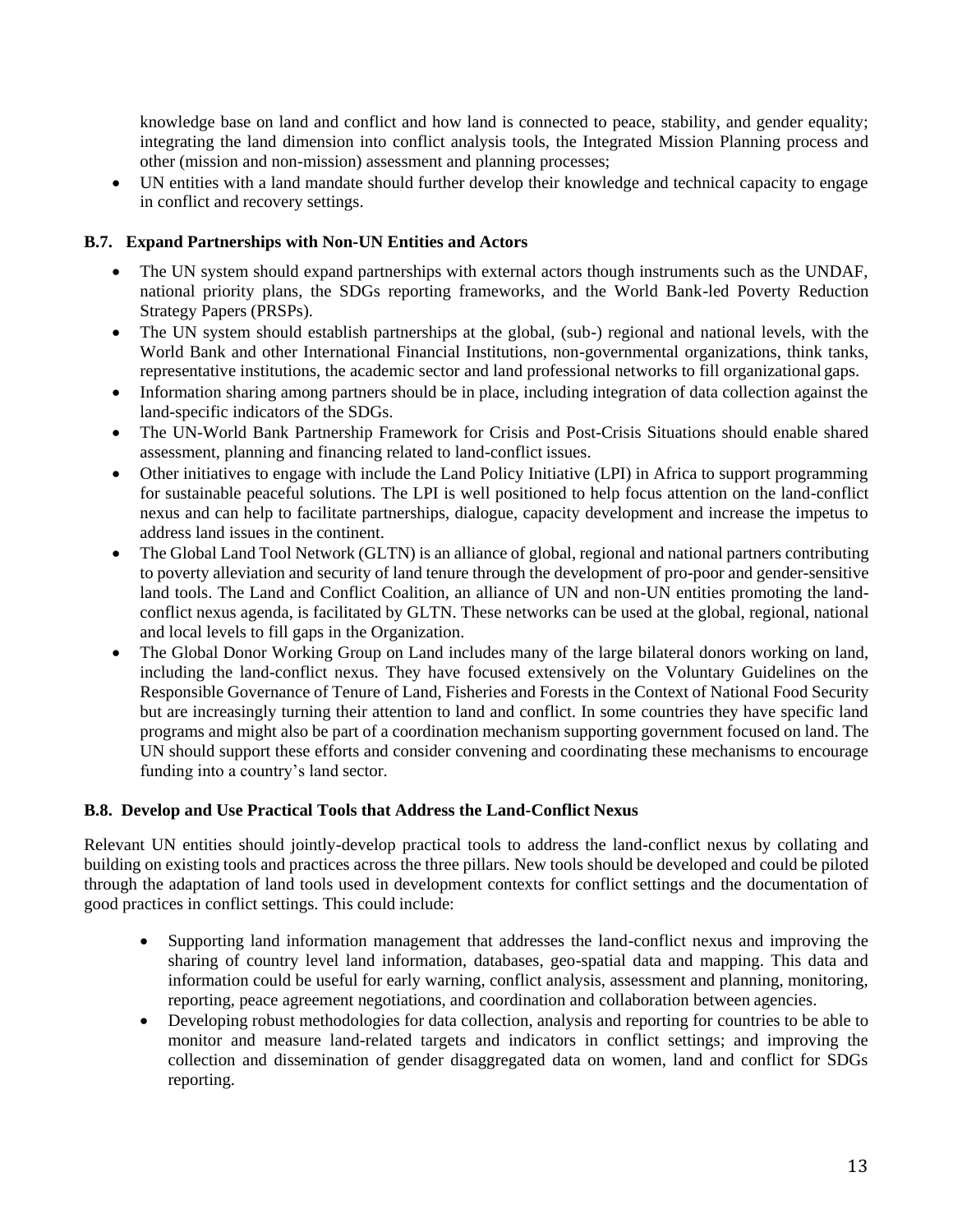- Adapting and developing new tools for land and conflict settings to analyse land issues associated with displacement in order to facilitate returns and the early documentation of the land and housing status of displaced persons. The tools should recognize legitimate forms of land rights and claims beyond freehold land documents using geospatial data to track conflict and displacement, and clarifying the status of abandoned land to prevent land grabbing and illegal occupation and which can be integrated into fit-for-purpose land administration systems.
- Tools for strengthening land governance in state-building efforts and protection of land documents and land registries from targeted and intentional destruction during periods of high risk. They should reflect due diligence approaches for land titles issued during or immediately following conflict as this could complicate return or trigger further conflict as well as restitution for women where legal systems and practice are not gender-responsive.
- Additional tools may be needed for distributing responsibilities between pillars from emergency to development; for building resilience; for addressing global climate change and impact of conflict on land degradation, displacement, human settlement and livelihoods; for promoting legitimate land rights rather than just legal land rights, community-based GIS, land records, and territorial planning; and to improve technical approaches that strengthen land governance. Specific land-related tools should be developed to empower women in conflict settings around land rights, access and control.

# **C. UN SYSTEM ARRANGEMENTS**

This Note provides guidance to ensure UN-system coherence for a more sustained approach to land and conflict, in particular the following existing arrangements should be supported:

- The UNSDG on the implementation of the SDGs, and its relevant task teams, in particular related to transition settings and recovery, is the forum that should oversee a common land and conflict approach and roadmap, linking with, and building on ongoing and upcoming UN reform processes. The Rule of Law Coordination and Resource Group (ROLCRG) continues to provide a forum for system-wide policy coordination on rule of law related aspects of land and conflict.
- Organizational engagement on land and conflict should further build on existing institutional arrangements at all levels. Land should be embedded in existing country level support mechanisms and joint services to strengthen the existing UN system's overall response.
- Retain purpose-built land units in UN entities to support the development of normative guidelines, land tools and procedures, undertake knowledge management, pilot, give technical assistance, capacity development and develop communication messages for awareness raising and advocacy.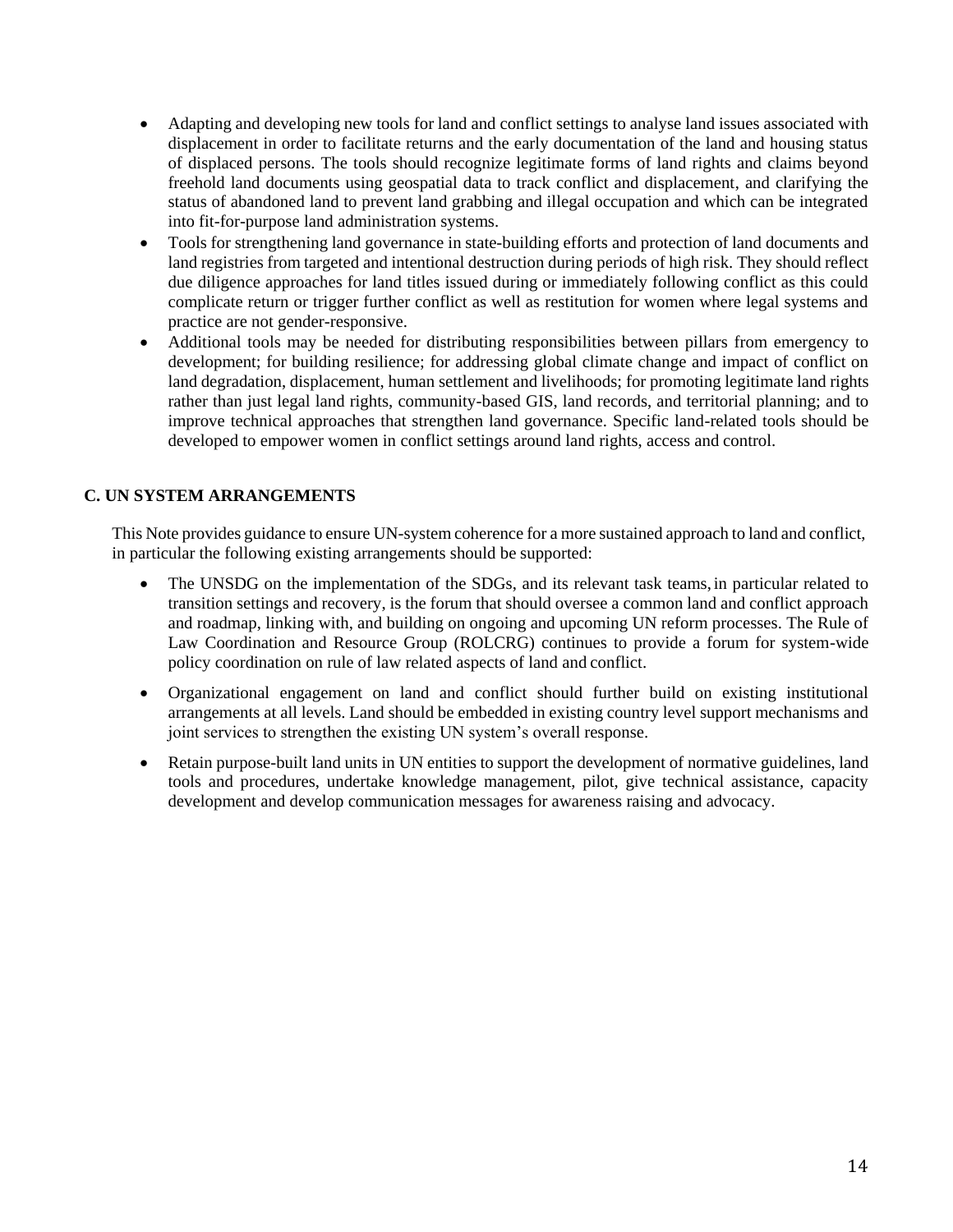#### **ANNEX 1: APPLICABLE INTERNATIONAL NORMS, STANDARDS AND AGREEMENTS**

The following table presents a series of land issues that are addressed by applicable international norms, standards and agreements. A detailed listing of the relevant international norm, standard and agreement appears beside each land issue $20$ .

| <b>LAND ISSUE</b>                                                                                                                                                                     | APPLICABLE INTERNATIONAL NORMS, STANDARDS AND<br><b>AGREEMENTS</b>                                                                                                                                                                                                                                                                                                                                                                                                                                                                                             |
|---------------------------------------------------------------------------------------------------------------------------------------------------------------------------------------|----------------------------------------------------------------------------------------------------------------------------------------------------------------------------------------------------------------------------------------------------------------------------------------------------------------------------------------------------------------------------------------------------------------------------------------------------------------------------------------------------------------------------------------------------------------|
| Participation and inclusion. For<br>improved rule of law (land<br>governance), land policy and law<br>reform, including due process.                                                  | UDHR (Arts.8,10, 17, 21); ICCPR (Arts.2(3),14,21,22,25(a)); ICERD<br>$(Art.5(c,d,e); CEDAW (Arts.7, 14 (2a,f)); ILO 169 (Arts.3, 5(c), 6(b), 7(1)),$<br>15,16(2)); UNDRIP (Arts.1,5,10,18,19,27,28,29,30,32); VGGT (3B (6,7,9),<br>$4(4,7,10)$ , 5, 6(9), 8(3,6-9), 9(2,6,7,9,10,12), 10(1,3,4), 11(2), 12(4,5,7-10-<br>12), 13(1,6), 14(4), 15(1,4,6,7,9,10), 16(2), 17(5), 20(2,4), 22(1,3), 23(2,3),<br>$24(3,5), 26(2))$ ; NUA (13A)                                                                                                                       |
| Non discrimination and equality.                                                                                                                                                      | UDHR (Arts.2, 7,17); ICESCR (Art. 2); ICERD (Arts. 1(1), 5(d)(v,vi);<br>ICCPR (Arts. 2(1,2), 3,26); CEDAW (Art.15); ILO 169 (Art.3(1,4));<br>UNDRIP (Arts.2,9); UN Declaration on Minorities (Arts.3,4(1)); Principles<br>on Housing and Property Restitution for Refugees and Displaced Persons<br>(Pinheiro Principles) (3); UN Guiding Principles on Internal Displacement<br>(Deng Principles) (1,4,21(1)); VGGT (3B (2-4), 4(6), 5(3,4), 6(1), 15(6,7)<br>17(3), 21(6), 25(3,5,7)); NUA (13A,34); SDG 1 (Target 1.4), 5 (Target 5.a)                      |
| Minorities. Important for identity<br>groups and their territory, linked<br>to their culture, religion and<br>language.                                                               | UDHR (Arts. 18, 27); ICCPR (Arts. 18, 27); ICERD (Art.5 (d,e); CRC (Arts.<br>3,19,30,31); CEDAW (Art.13); UN Declaration on Minorities<br>$(Arts.1, 2(1, 2, 3), 3, 4(1, 5))$ ; UNDRIP (Arts. 11, 12, 13, 25, 31(1), 32(3))                                                                                                                                                                                                                                                                                                                                     |
| Security of tenure. Different<br>terms are used such as right to<br>property, possession, legitimate<br>tenure rights. It also includes<br>adequate housing and living<br>conditions. | UDHR (Arts. 13,17,25); ICESCR (Art.11); ICCPR (Arts. 12,17(1)); ICERD<br>$(Art. 5(d)(v,vi))$ ; CEDAW (Arts. 14, 15(2), 16(1)(c,h)); ILO 169 (Art. 14(1));<br>UN Guiding Principles on Internal Displacement (Deng Principles) (21);<br>Principles on Housing and Property Restitution for Refugees and Displaced<br>Persons (Pinheiro Principles) (6,7); UNDRIP (Arts.25, 26.1-3, 27); VGGT<br>$(3A (3(1), 3B(6), 2(4), 4, 5(3), 7, 8, 9, 10, 12(4, 6, 9, 10, 13(1), 14(1),$<br>15(3), 16(1), 17(1), 23(1,3), 24(3,4), 25)); Guiding Principles on security of |

<sup>&</sup>lt;sup>20</sup> International Standards and acronyms: Universal Declaration of Human Rights (1948) (UDHR); International Covenant on Civil and Political Rights (1966) (ICCPR); International Covenant on Economic Social and Cultural Rights (1966) (ICESCR); International Covenant on the Elimination of Racial Discrimination (1969) (ICERD); Convention on the Elimination of All Forms of Discrimination against Women (1981) (CEDAW); Convention on the Rights of the Child (1989) (CRC); Convention on The Indigenous and Tribal Peoples (1989) (ILO 169); Hague Convention (IV) respecting the Laws and Customs of War on Land (1907); Geneva Convention (IV) relative to the Protection of Civilian Persons in Time of War (1949); Protocol Additional to the Geneva Conventions of 12 August 1949, and relating to the Protection of Victims of Non-International Armed Conflicts (Protocol II) (1977); Declaration on the Rights of Indigenous Peoples (2007) (UNDRIP); Declaration on the Rights of Persons Belonging to National or Ethnic, Religious or Linguistic Minorities (1993) (UN Declaration on Minorities); 1951 Convention Relating to the Status of Refugees (Arts. 13, 21); Guiding Principles on Internal Displacement submitted by Francis Deng, Special Representative of the Secretary-General to the UN Commission on Human Rights (1998) ( Deng Principles); UN Principles on Housing and Property Restitution for Refugees and Displaced Persons (2005) (Pinhero Principles); Voluntary Guidelines on the Responsible Governance of Tenure of Land, Fisheries and Forests in the Context of National Food Security (2012) (VGGT); UN Comprehensive Human Rights Guidelines on Development-Based Displacement (2010) (UN Forced Evictions Guidelines); Guiding Principles on Business and Human Rights: Implementing the UN "Protect, Respect and Remedy" Framework; Guiding Principles on human rights impact assessments of trade and investment agreements (A/HRC/19/59/ADD.5); Large-scale land acquisitions and leases: A set of minimum principles and measures to address the human rights challenge (A/HRC/13/33/Add.2); International Guidelines on Urban and Territorial Planning; Guiding Principles on Internal Displacement (E/CN.4/1998/53/ Add.2); UN Conference on Human Settlements (Habitat II), Istanbul, Turkey, 1996; UN Conference on Human Settlement, Habitat III New Urban Agenda (NUA), Quito, Ecuador, 2016; Security Council Resolution 1325 on Women (2000) and the Report of the Secretary-General on women and peace and security; Security Council Resolution 2250 on Youth (2015); ECOSOC Commission on Human Rights, Final report of the Special Rapporteur on Principles on housing and property restitution for refugees and displaced persons (2005).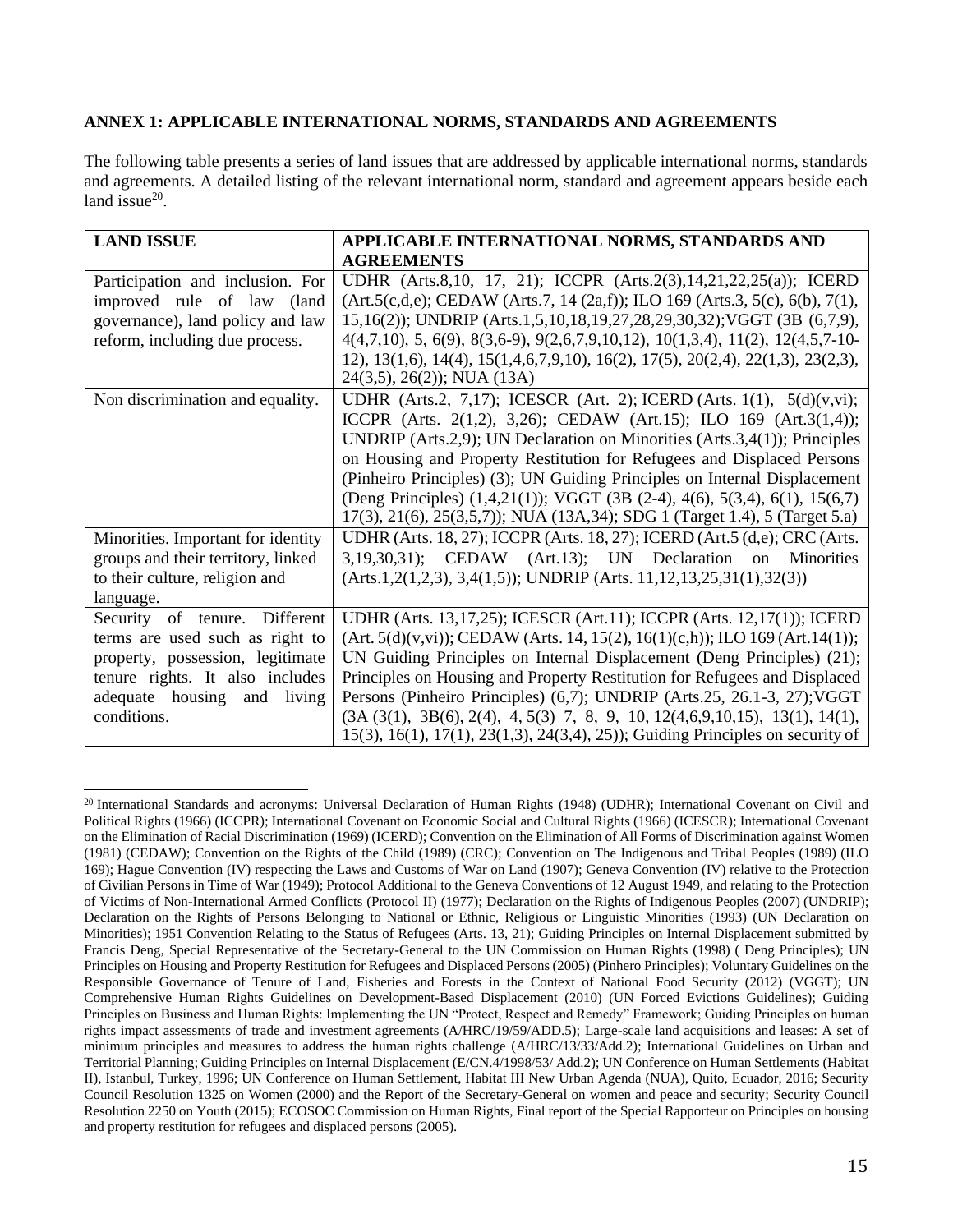|                                                                                             | tenure for the urban poor (A/HRC/25/54); NUA (13A,35,104,107), SDG 1<br>(Target 1.4)                                                                                                                                                                                                                                                                                                                                                                                                                                                                                                                                                                                                                                                                                                                                                                        |
|---------------------------------------------------------------------------------------------|-------------------------------------------------------------------------------------------------------------------------------------------------------------------------------------------------------------------------------------------------------------------------------------------------------------------------------------------------------------------------------------------------------------------------------------------------------------------------------------------------------------------------------------------------------------------------------------------------------------------------------------------------------------------------------------------------------------------------------------------------------------------------------------------------------------------------------------------------------------|
| peoples,<br>land<br>Indigenous<br>ownership and possession, legal<br>pluralism.             | ILO 169 (Arts.1, 2(1,2), 3, 5(a,b,c), 6,7,8, 10,12, 13,14(1,2,3), 15(1,2), 16(1-<br>5), 17(1,2), 23); UNDRIP (Arts.2, 3,5,8(1,2),9,10,11, 12,16-19,20 (1, 2),<br>23, 25, 26 (1-3), 27, 28 (1, 2), 29, 30, 31 (1, 2), 32 (1, 2, 3), 34, 40, 41); VGGT (2<br>$(3),4, 4(8), 5(6), 6(5,6), 7-9; 11(2), 12(7), 13(6), 14(3), 15(5), 17(1,2),$<br>20(2,4,5)                                                                                                                                                                                                                                                                                                                                                                                                                                                                                                       |
| Women and land and equal rights<br>to property.                                             | ICESCR (Arts. 2(2),3,11); CEDAW (Arts.2(a), 14(2),15,16); ICCPR (Art.<br>$23(4)$ ; VGGT (3B(3,4), 4(4,6,7), 4(5), 5(3), 6(1), 7(1,4), 8(9,11), 9(2,6,10),<br>$10(1,3)$ , $12(11)$ , $13(5,6)$ , $14(4)$ , $15(3,5,6,10)$ , $17(3)$ , $20(3,5)$ , $21(1)$ , $25(3,4,5)$ ,<br>26(2)); Security Council Resolution 1325 on Women, Peace and Security,<br>NUA(34,35), SDG 5 (Target 5.a)                                                                                                                                                                                                                                                                                                                                                                                                                                                                        |
| Youth and peace building.                                                                   | UDHR (Art.17); CRC (Arts. 3,30,31); Security Council Resolution 2250 on<br>Youth $(2(a))$ ; VGGT $(3B(3), 9(2), 15(5))$ ; Habitat Agenda (Habitat II)<br>(Art.7)                                                                                                                                                                                                                                                                                                                                                                                                                                                                                                                                                                                                                                                                                            |
| Forced evictions, free, prior and<br>informed consent, displacement,<br>dispute resolution. | <b>UDHR</b><br>ICCPR $(Art.17)$ ; ILO 169<br>17);<br>(Art.<br>(Arts.13, 14(3),<br>$15(1,2), 16, 17(2,3), 18$ ; UNDRIP (Arts.8 (2b), 10, 28(1,2), 30(2), 32(2));<br>Geneva Convention (IV), Protection of Civilian Persons in Time of War<br>(Art.49); Protocol Additional to the Geneva Conventions of 12 August 1949,<br>and relating to the Protection of Victims of Non-International Armed<br>Conflicts (Protocol II) (Art. 17); UN Basic Principles and Guidelines on<br>Development-based Evictions and Displacement; VGGT (3A, 3(1 2,4),<br>4(4,9), 6(3), 7(6), 9(9),<br>$10(6)$ , $12(10)$ , $15(9)$ , $16$ , $21$ , $23(2)$ , $24(2-5)$ , $25(2-6)$ )                                                                                                                                                                                              |
| Refugees, Internally Displaced<br>Persons, returnees.                                       | Principles on Housing and Property Restitution for Refugees and Displaced<br>Persons (Pinhero Principles) (2(1), 3, 5(1), 6(1,2), 7(2), 10(1,3), 21); VGGT<br>$(3A(3(1) 5), 24(2), 25)$ ; Convention Relating to the Status of Refugees (Arts.<br>13, 21); UN Guiding Principles on Internal Displacement (Deng Principles)<br>(1,4,6(1),7(1), 21(1,3), 28,29(2)).                                                                                                                                                                                                                                                                                                                                                                                                                                                                                          |
| Protection of property, land and<br>natural resources in times of<br>armed conflict.        | Hague Convention (IV) Respecting the Laws and Customs of War on Land<br>(Annex to Convention IV) (Arts. 23(g), 25, 27, 46, 47, 55, 56); Geneval<br>Convention (IV), Protection of Civilian Persons in Time of War (Arts. 33, 53,<br>147); Protocol I to the Geneva Convention (Arts. 35(3), 48, 51-56); Protocol<br>II to the Geneva Conventions (Arts. 14-16); ICRC Customary International<br>Humanitarian Law Rules (Rules 7-14, 38-45, 50-52, 133); Rome Statute of<br>the International Criminal Court (Art. 8(2)(a)(iv); Art. 8(2)(b)(ii); Art.<br>$8(2)(b)(iv)-(v)$ , (ix), (xiii), (xvi), (xxv); Art. $8(2)(e)$ (i), (iv), (v), (xii)); The<br>Protocol on Explosive Remnants of War, adopted in November 2003 by the<br>States Parties to UN Convention on Certain Conventional Weapons (CCW or<br>CCWC), concluded at Geneva on October 10, 1980. |
| Food security and right to food.                                                            | UDHR (Art.25); ICESCR (Art. 11); VGGT (4(1), 8(11), 10(3), 11(8),<br>$12(1,2,4,6,8,10,12,15), 13(1,3), 15(4,5,7,10), 20(4,5), 22(1), 23(2,3), 26(2)),$<br>SDG 2 (Target 2.4)                                                                                                                                                                                                                                                                                                                                                                                                                                                                                                                                                                                                                                                                                |
| Natural resource management.                                                                | UNDG-ECHA Guidance Note on Natural Resources; Women and Natural<br>Resources, Unlocking the peace building potential, SDG 15 (Targets 15.1,<br>15.3)                                                                                                                                                                                                                                                                                                                                                                                                                                                                                                                                                                                                                                                                                                        |
| Business enterprises/Large scale<br>land-based acquisitions.                                | Guiding Principles on Business and Human Rights; Guiding Principles on<br>human rights impact assessments of trade and investment agreements;<br>Large-scale land acquisitions and leases; VGGT (3A 3(2), 9(9,10), 11<br>(1,2),12); UNDG-ECHA Guidance Note on Natural Resources; 2030<br><b>Agenda for Sustainable Development</b>                                                                                                                                                                                                                                                                                                                                                                                                                                                                                                                         |